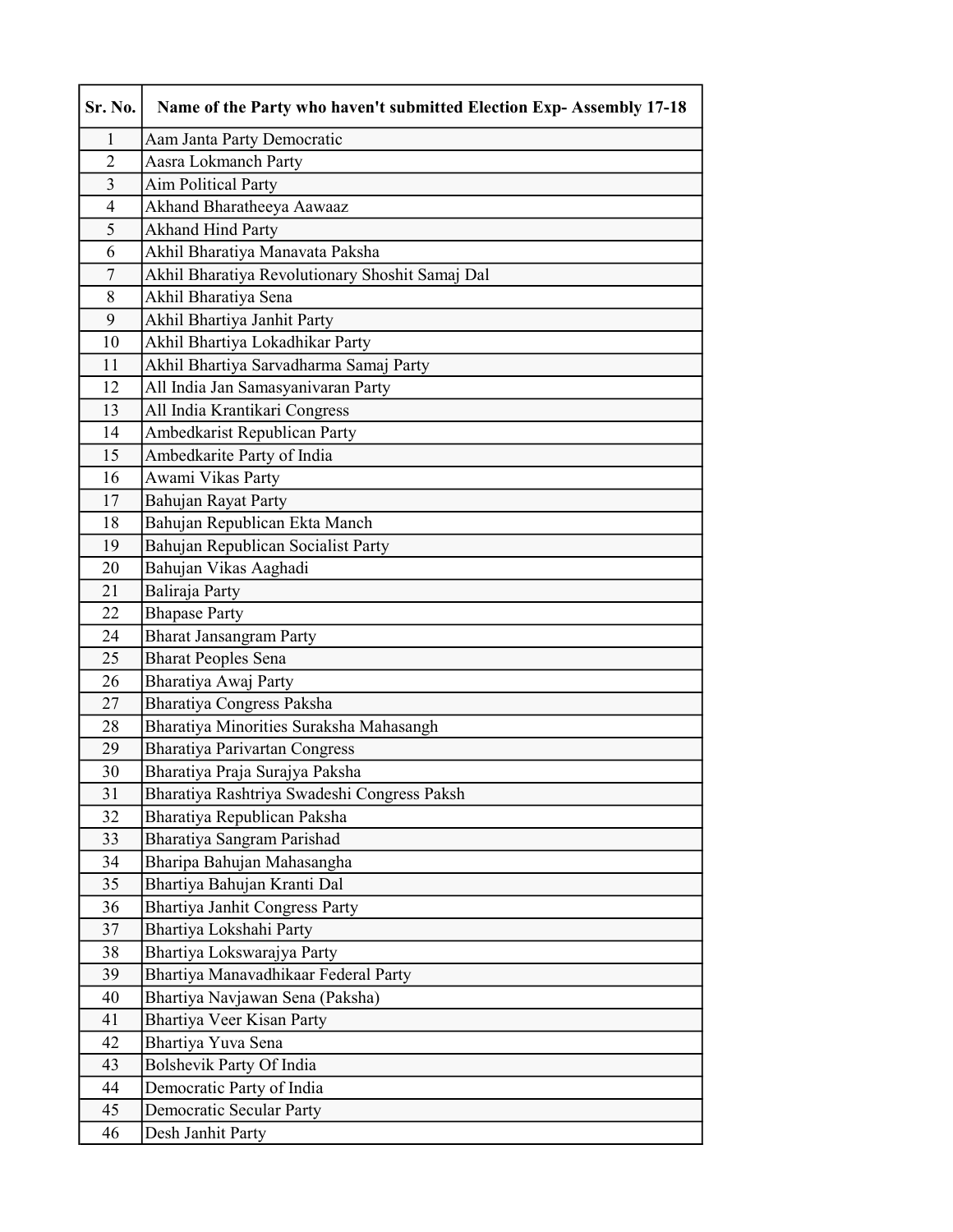| 47 | Dharamarajya Paksha                    |
|----|----------------------------------------|
| 48 | Forum For Presidential Democracy       |
| 49 | <b>Forward Democratic Labour Party</b> |
| 50 | Hamari Apni Party                      |
| 51 | Hindu Ekta Andolan Party               |
| 53 | Hindustan Swaraj Congress Party        |
| 54 | Hindusthan Praja Paksha                |
| 55 | Hum Bhartiya Party                     |
| 56 | <b>Independent Indian Congress</b>     |
| 57 | Indian Milan Party of India            |
| 58 | Jai Janseva Party                      |
| 59 | Jan Surajya Shakti                     |
| 60 | Janhit Lokshahi Party                  |
| 61 | Janmat Vikas Paksha                    |
| 62 | Jantawadi Congress Party               |
| 63 | Kendriya Janvikas Party                |
| 64 | Kisan Garib Nagrik Party               |
| 65 | Kranti Kari Jai Hind Sena              |
| 66 | Krantisena Maharashtra                 |
| 67 | Loksangram                             |
| 68 | Lokshasan Andolan Party                |
| 69 | Lokshasan Party of India               |
| 70 | Maharashtra Parivartan Sena (T)        |
| 71 | Maharashtra Vikas Aghadi               |
| 72 | Manav Adhikar Raksha Party             |
| 73 | Manav Ekta Party                       |
| 74 | Marathwada Janta Paksha                |
| 75 | National Black Panther Party           |
| 76 | Nav Bharat Democratic Party            |
| 77 | Navbahujan Samajparivartan Party       |
| 78 | New Rashtriya Samaj Party              |
| 79 | <b>News Congress</b>                   |
| 80 | Panthers Republican Party              |
| 81 | Peasants And Workers Party of India    |
| 82 | People's Union Party                   |
| 83 | Peoples Guardian                       |
| 84 | Peoples Power Party                    |
| 85 | Peoples Republican Party               |
| 86 | Prabuddha Bharat Prajasattak Party     |
| 87 | Prabuddha Republican Party             |
| 88 | Prajasattak Bharat Paksha              |
| 89 | Prajasattak Samajwaadi Bharat Party    |
| 90 | Rashtra Hith Party                     |
| 91 | Rashtravadi Kranti Dal                 |
| 92 | Rashtriya Aam Party                    |
| 93 | Rashtriya Aman Sena                    |
| 94 | Rashtriya Antyodaya Congress           |